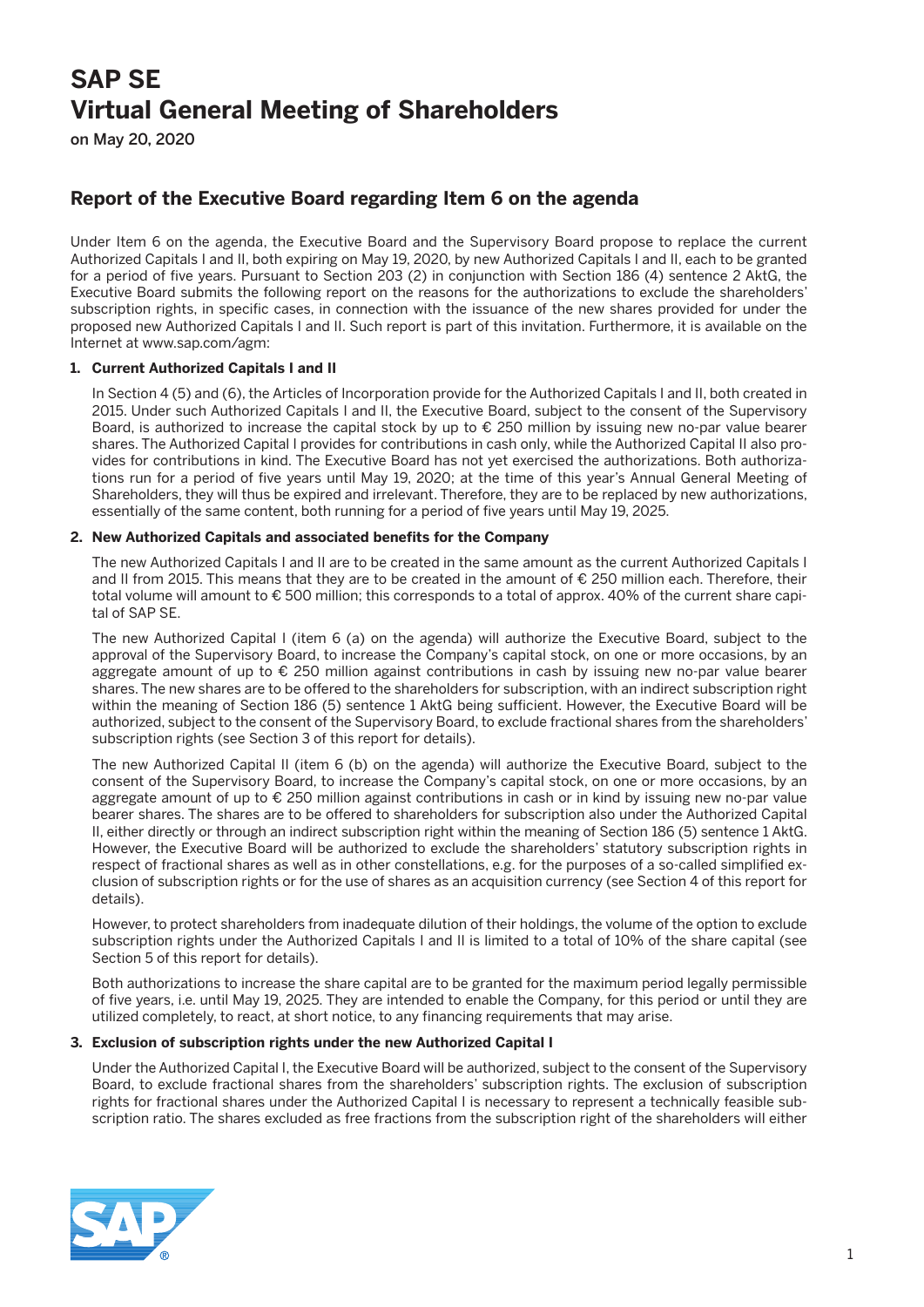be sold on the stock exchange or in any other manner so as to best further the Company's interests. The potential dilutive effect is low due to the limitation to fractional shares. For these reasons, the Executive Board and the Supervisory Board consider the potential exclusion of the subscription right to be justified in view of the circumstances and reasonable for the shareholders.

#### **4. Exclusion of subscription rights under the new Authorized Capital II**

 Under the Authorized Capital II, the Executive Board will be authorized, subject to the consent of the Supervisory Board, to exclude the shareholders' subscription rights in the following circumstances:

#### **a) Fractional shares**

 Under the Authorized Capital II, there will also be the possibility of excluding fractional shares from the shareholders' subscription rights. The reasons are set out in detail in Section 3 of this report.

#### **b) Protection against dilution regarding bonds**

 Furthermore, under the Authorized Capital II, the Executive Board can exclude the subscription right to grant new shares to holders and/or beneficiaries of bonds that have conversion or option rights or conversion or option obligations – in the same volume they would be entitled to if they had already exercised their conversion and/or option rights or fulfilled their conversion and/or option obligations.

 The background to this stipulation is that such bonds typically have certain dilution protection mechanisms to facilitate their placement on the capital market. This can e.g. be a cash equalization, but also a reduction of the conversion or option price and an adjustment of the exchange ratio, respectively. In addition, the terms and conditions of such bonds usually stipulate that subscription rights to new shares can be granted, in particular in the case of a capital increase, similar to that granted to shareholders. By this means, the holders and/or beneficiaries of such bonds can be placed in the same position as if they had already exercised their conversion or option right or had already fulfilled their conversion or option obligation. This has the advantage that the Company can achieve a higher issue price for the shares to be issued when the conversion or option is exercised and does not have to pay any cash compensation – other than in the case of dilution protection by reducing the conversion or option price or by adjusting the exchange ratio. To achieve this, an exclusion of subscription rights is required. This possible exclusion of subscription rights is also deemed factually justified and reasonable for the shareholders.

#### **c) Simplified exclusion of shareholders' subscription rights**

 Under the Authorized Capital II, the Executive Board can exclude the subscription right in the context of cash capital increases if two prerequisites are met: First, the issue price of the new shares may not be significantly lower than the stock exchange price of the same class and type of shares already traded on the stock exchange at the time the issue price is finally determined; and secondly, the proportionate amount of the newly issued shares may not exceed a total of 10% of the share capital.

 The legal basis for this so-called simplified exclusion of subscription rights is Section 203 (1) and (2) in conjunction with Section 186 (3) sentence 4 AktG. The idea behind this is that the exclusion of subscription rights – given its limitation to 10% of the share capital and the issue price close to the stock exchange price – can only trigger a rather small amount of dilution, which the shareholders can easily compensate by purchasing on the market at almost identical conditions.

 The simplified exclusion of subscription rights enables the Company to use possible opportunities on the capital market quickly, flexibly, and cost-effectively. The sales proceeds that can be realized by setting prices close to the market will, as a rule, result in a significantly higher inflow of funds per share than in the case of a placement of shares with subscription rights, thus ensuring the highest possible inflow of equity. By avoiding the timeconsuming and expensive handling of subscription rights, the capital requirements from short-term market opportunities can also be covered promptly. Section 186 (2) sentence 2 AktG permits publication of the subscription price up to three days before the subscription period expires. However, in view of the volatility on the stock markets, there is still a market risk in this case, namely a price change risk, over several days, which can lead to safety discounts when determining the selling price and, thus, to conditions that are not close to the market. In addition, if a subscription right is granted, the Company cannot react to favourable market conditions in short term, due to the length of the subscription period – regardless of a repurchase of own shares being conceivable alternatively.

 If the Executive Board makes use of the possibility of a simplified exclusion of subscription rights, any discount on the exchange price will presumably not be more than 3%, but in no event more than 5% of the exchange price.

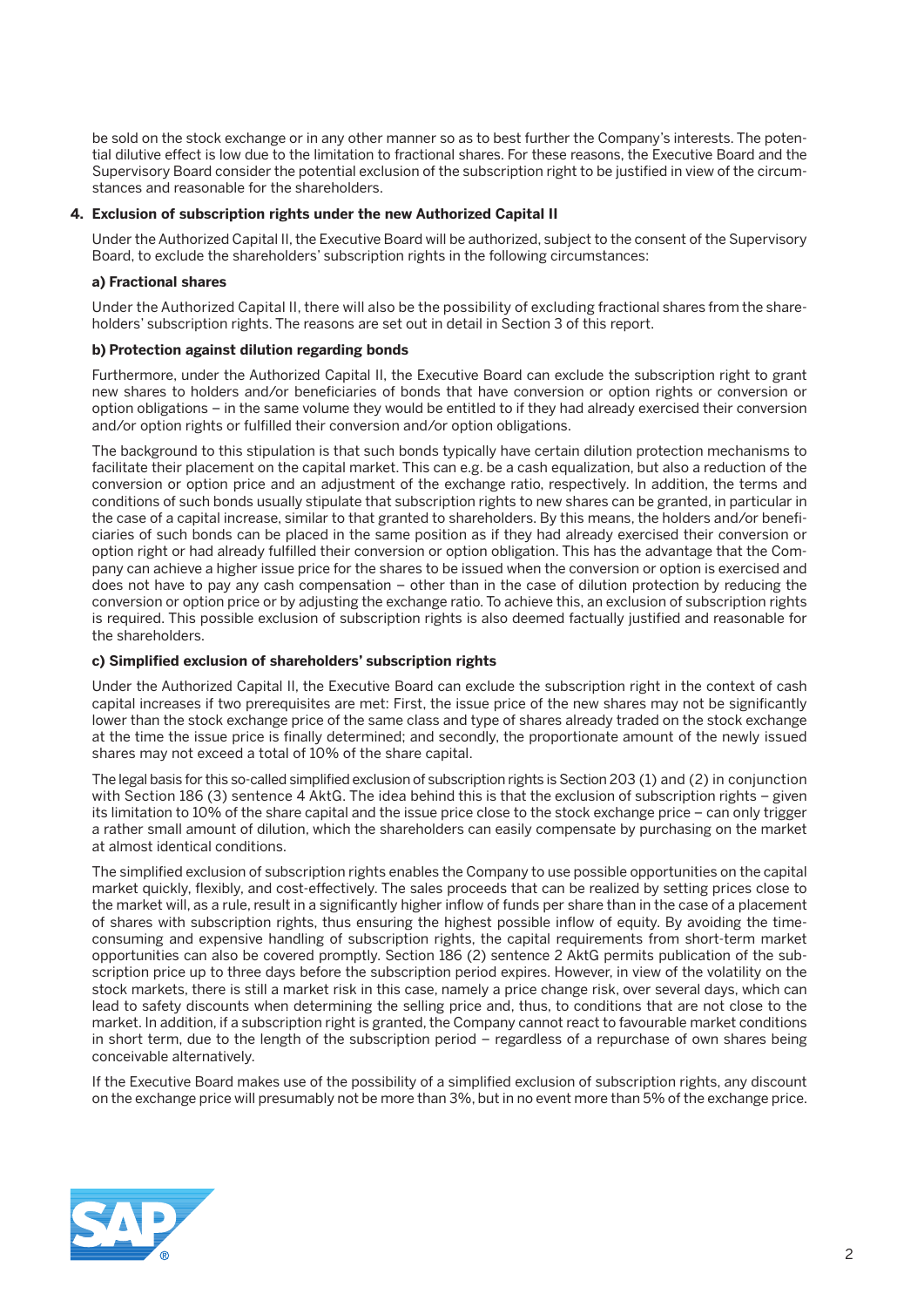In accordance with Section 186 (3) sentence 4 AktG, the authorization to issue new shares with a simplified exclusion of subscription rights is limited to a volume of 10% of the company's share capital. The decisive factor for the calculation of the 10% limit is the share capital that exists at the time the resolution on this authorization is passed. If the share capital is lower at the time the authorization is exercised, this value is decisive.

 In addition, the resolution proposed provides for an accumulation clause, specifically with respect to the simplified exclusion of subscription rights. According to this clause, the authorization volume will be reduced if other authorizations for the simplified exclusion of subscription rights are exercised during the term of this authorization until it is exercised. This is to ensure that the 10% limit provided for in Section 186 (3) sentence 4 AktG is observed, taking into account all authorizations with the option of excluding subscription rights in direct, corresponding or analogous application of Section 186 (3) sentence 4 AktG.

For these reasons, the authorization proposed is in the interest of the Company and its shareholders.

#### **d) Shares as an acquisition currency**

 In addition, under the Authorized Capital II, the Executive Board will be authorized to exclude the shareholders' subscription rights in the event of capital increases against contributions in kind, for granting shares in connection with mergers with other enterprises or acquisitions of enterprises or parts thereof or interests therein or of other contributable assets.

 SAP SE faces global competition. In the interest of its shareholders, SAP SE must always be able to act quickly and flexibly in the national and international markets. This also includes the option to acquire enterprises, parts of enterprises or interests in enterprises to improve the Company's competitive position or to merge with other enterprises. This can, among other things, consolidate or strengthen the Company's market position or enable, facilitate or accelerate market entry in new fields of business.

 In individual cases, the best possible way of implementing this option in the interest of the shareholders and the Company may consist in merging with another enterprise or acquiring an enterprise or parts thereof or interests therein by way of granting shares in the acquiring company. In the case of mergers with other enterprises, the granting of shares may already be required by statutory provisions pursuant to which the merger is effected. Practical experience also shows that the shareholders of attractive acquisition objects often request the delivery of shares in the acquiring company as consideration for the respective sale, e.g. for tax reasons or to continue holding a stake in the previous business. In order to be in a position to also acquire such acquisition objects, SAP SE must be able to grant new shares as consideration. The authorization to acquire and use treasury shares, as resolved by the Annual General Meeting of Shareholders on May 17, 2018, under item 8 of the agenda, also serves this purpose. However, the intention is to provide the Company with the necessary flexibility to be able to achieve this purpose regardless of the repurchase of treasury shares. This is all the more true, since new shares can be created from authorized capital in a way that conserves liquidity, while the repurchase of treasury shares would imply a liquidity outflow.

 In addition, it is intended to enable the purchase of other contributable assets against issue of new shares from the Authorized Capital II. In acquisition projects, it may be sensible in economic terms to purchase other assets besides the acquisition target as such, e.g. assets that serve the economic purpose of the acquisition target. This applies, in particular, if an enterprise to be acquired does not own the rights to intangible assets associated with its business operations (such as industrial property rights, copyrights, license rights, rights of use, etc.). In such and comparable cases, SAP SE is to be able to purchase assets associated with the acquisition project and grant shares as consideration for this – be it to conserve liquidity or because the seller requires it – provided that the relevant assets are contributable.

 Furthermore, it is intended to enable the subsequent granting of shares instead of cash in cases where a cash payment was initially agreed for the acquisition of an enterprise or parts of or interests in enterprises and to not adversely affect liquidity this way. Finally, it is intended to enable the purchase of assets not associated with another acquisition project against granting of new shares, be it to conserve liquidity or because the seller requires it. Relevant assets are in this respect, in particular, intangible assets within the meaning described above. In this context, too, such assets must be contributable assets. Such acquisitions may be considered, for example, if the utilization of the respective intangible assets for the development of existing or new products of the SAP group is in the interest of the Company.

 Having considered all the above-mentioned circumstances, the Executive Board and the Supervisory Board consider the potential exclusion of shareholders' subscription rights in the cases specified above to be justified in view of the circumstances and reasonable for the shareholders for the stated reasons – also in consideration of a potential dilutive effect.